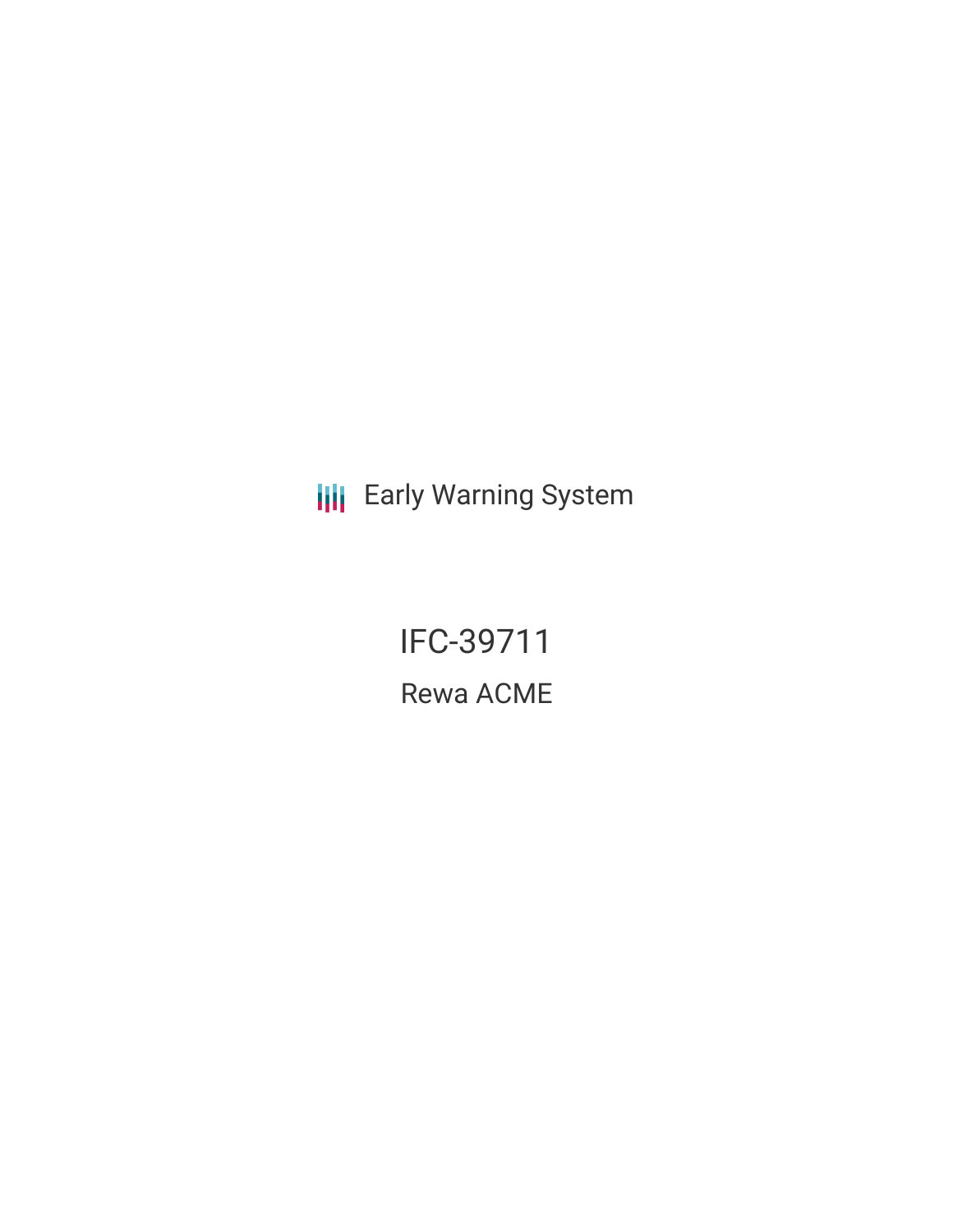

# **Quick Facts**

| <b>Countries</b>              | India                                          |
|-------------------------------|------------------------------------------------|
| <b>Financial Institutions</b> | International Finance Corporation (IFC)        |
| <b>Status</b>                 | Active                                         |
| <b>Bank Risk Rating</b>       | B                                              |
| <b>Voting Date</b>            | 2017-12-20                                     |
| <b>Borrower</b>               | <b>ACME Jaipur Solar Power Private Limited</b> |
| <b>Sectors</b>                | Infrastructure                                 |
| <b>Investment Type(s)</b>     | Loan                                           |
| <b>Loan Amount (USD)</b>      | $$50.41$ million                               |
| <b>Project Cost (USD)</b>     | \$200,00 million                               |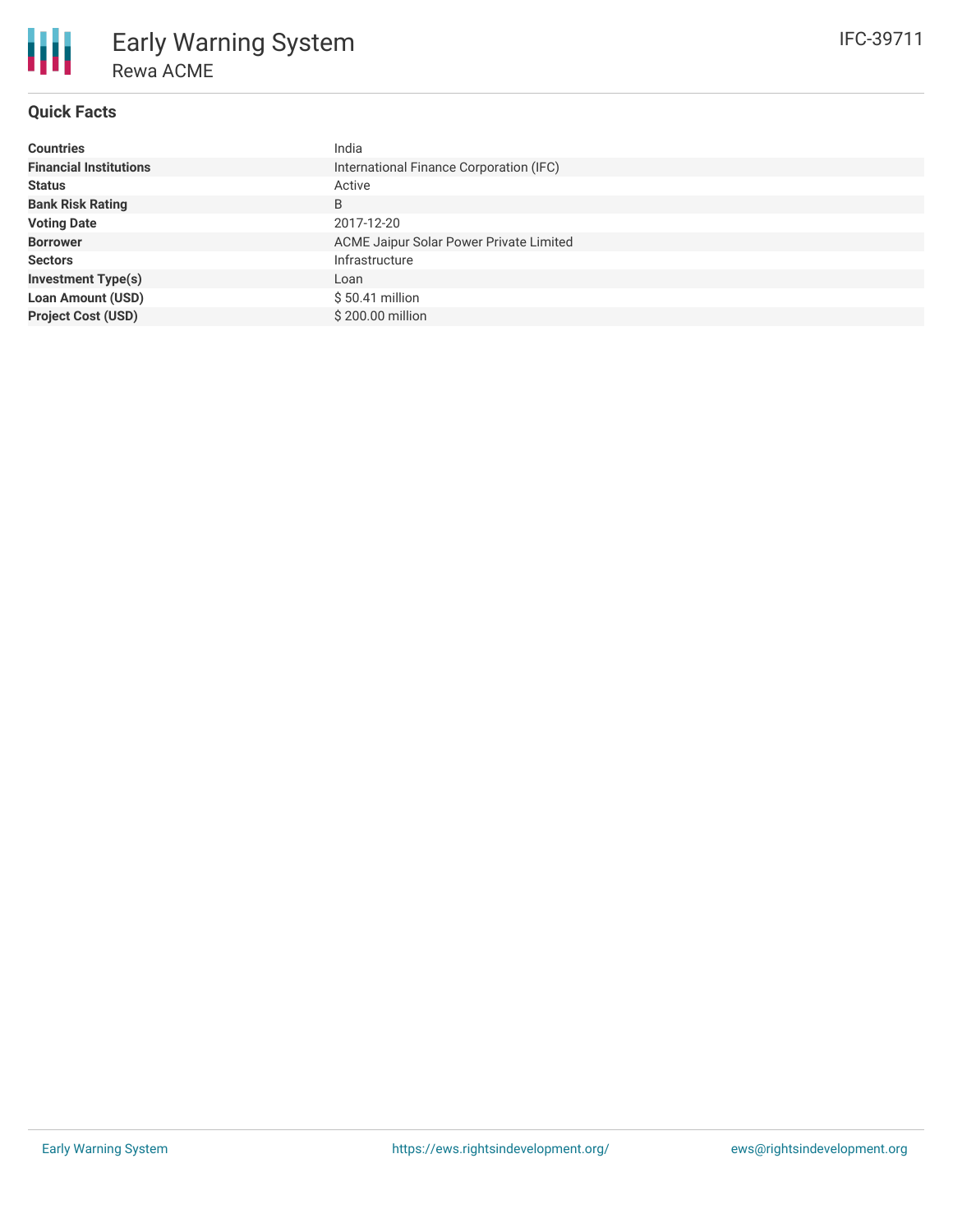

## **Project Description**

The project involves the development, financing, construction, operation and maintenance of a 250MWac solar photovoltaic plant by ACME Solar Holdings Limited ("ACME Solar") within the 750MWac Rewa Ultra Mega Solar Park in the Rewa district of Madhya Pradesh, India. The project will be developed by ACME Jaipur Solar Power Private Limited (the "Company"), a wholly owned subsidiary of ACME Solar. The solar park is being developed by Rewa Ultra Mega Solar Limited ("RUMSL"), a joint venture between Madhya Pradesh Urja Vikas Nigam Limited ("MPUVNL") – a Madhya Pradesh State Government agency and the Solar Energy Corporation of India ("SECI").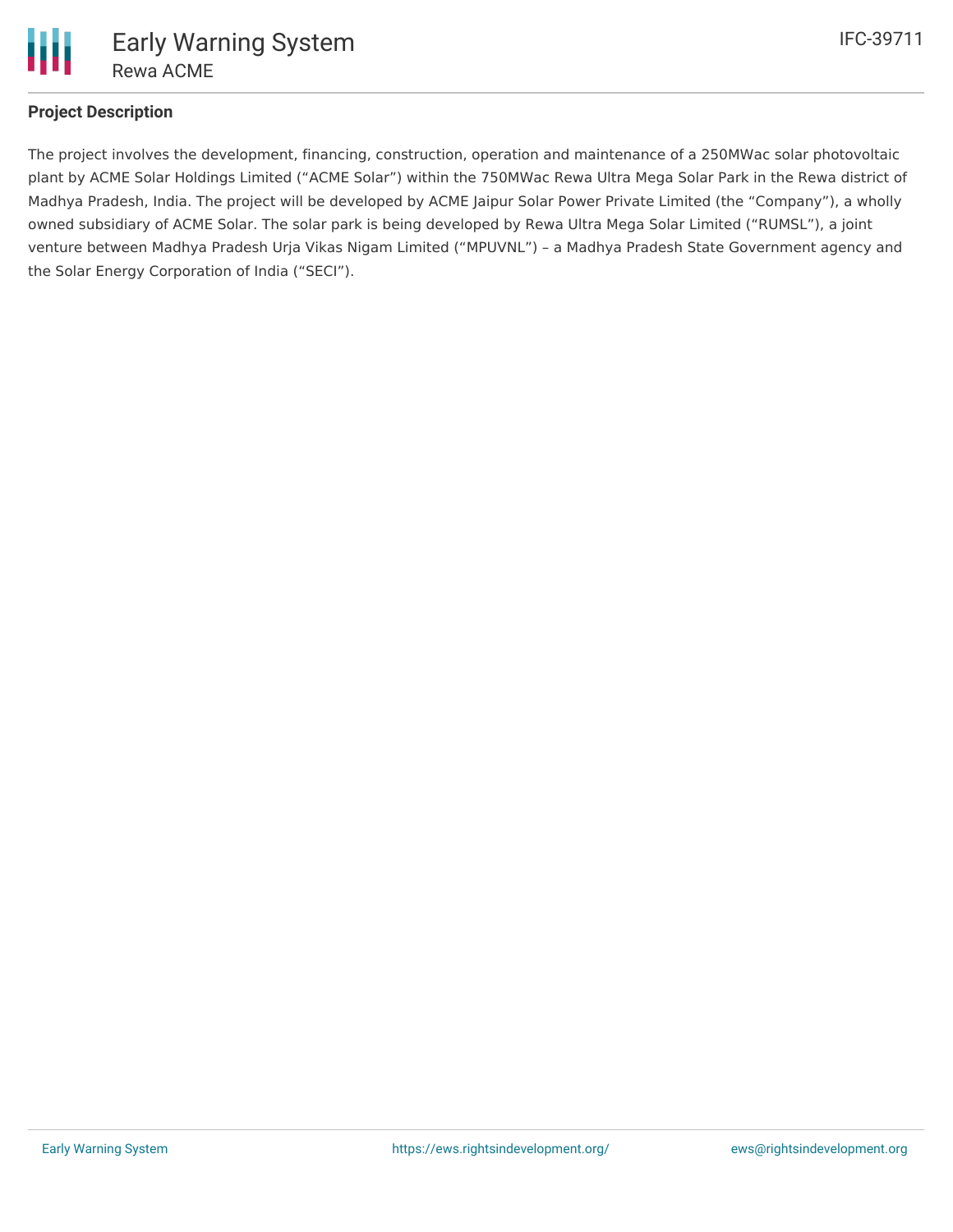

## **People Affected By This Project**

- Increasing clean energy production: The project will help in achieving Government of India's Intended Nationally Determined Contribution of reducing the emissions intensity of its GDP by 33 to 35 percent by 2030 from 2005 levels, and reaching about 40% cumulative electric power installed capacity from non-fossil fuel based energy resources by 2030.

- Climate Change Mitigation: IFC's investment will enable clean energy production that will help avoid GHG emissions. As the project progresses based on actual power generation figures, company will estimate the GHG emissions reduction and report to IFC as part of its annual E&S performance monitoring report.

- Employment generation: The project will create employment opportunities - estimated 600 during construction and 275 in operation phase.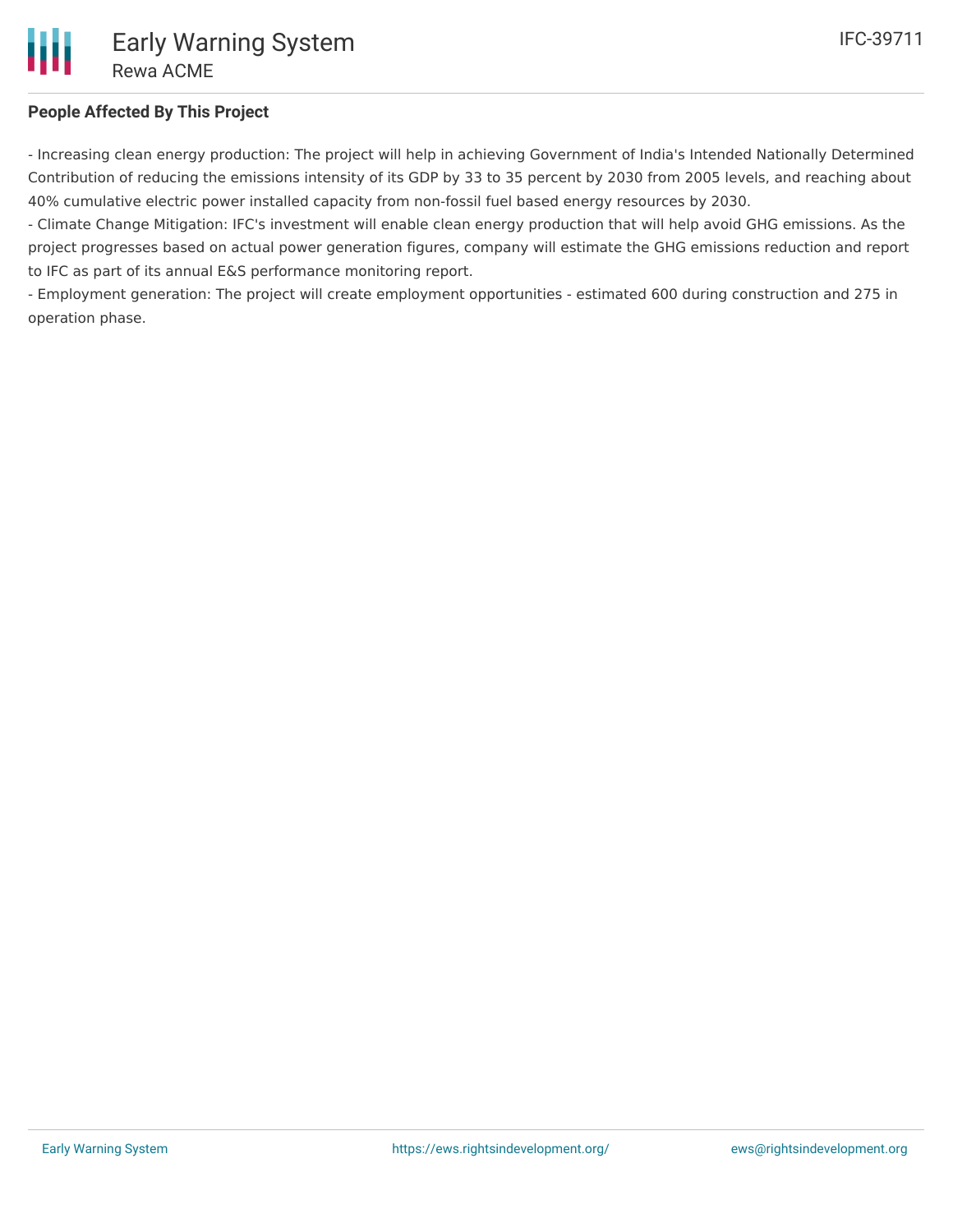#### **Investment Description**

• International Finance Corporation (IFC)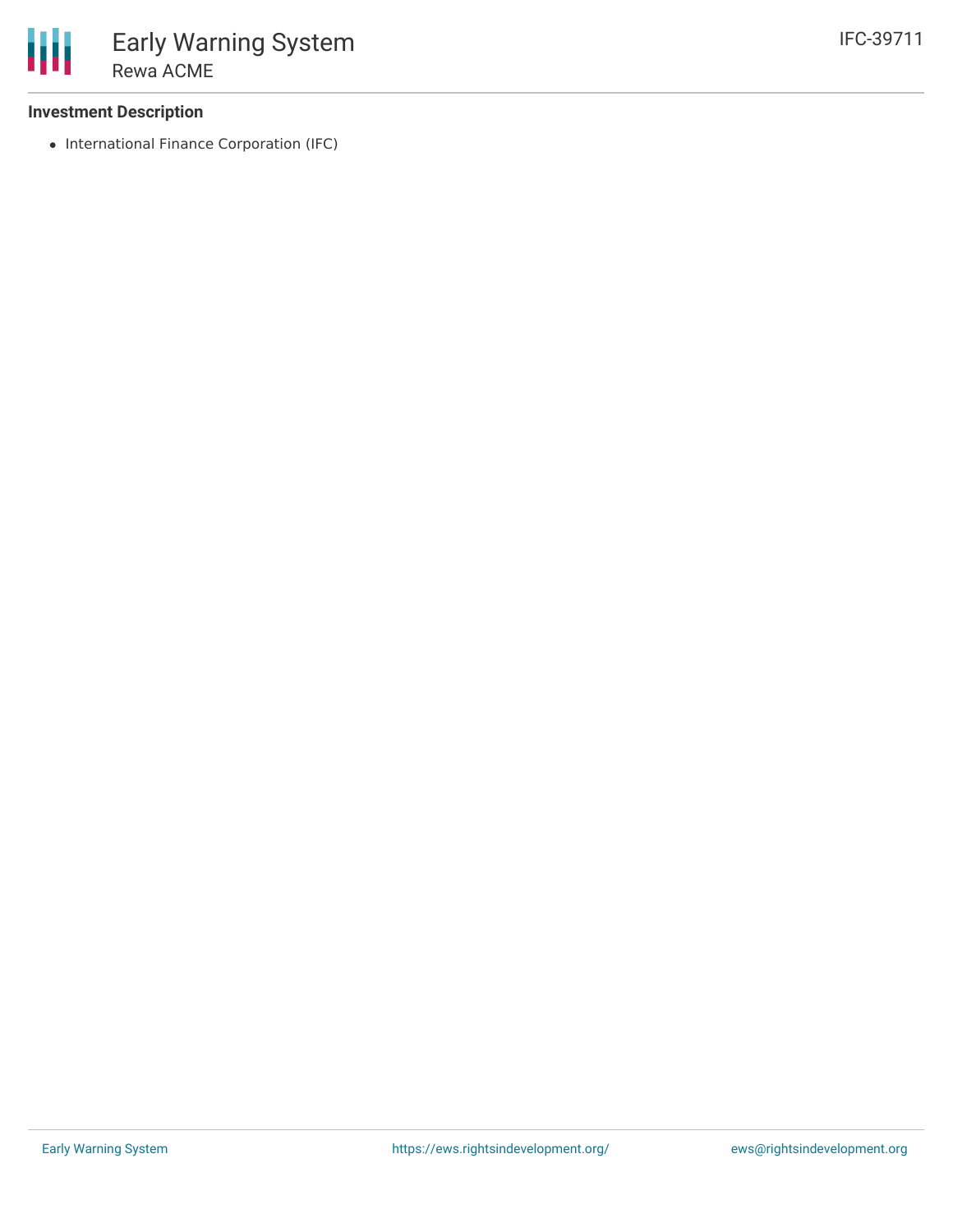

#### 冊 Early Warning System Rewa ACME

| <b>Private Actor 1</b> | <b>Private Actor</b><br>Role | <b>Private Actor</b><br><b>Sector</b> | <b>Relation</b> | <b>Private Actor 2</b>             | <b>Private Actor</b><br>2 Role | <b>Private Actor</b><br>2 Sector |
|------------------------|------------------------------|---------------------------------------|-----------------|------------------------------------|--------------------------------|----------------------------------|
| $\sim$                 | $\overline{\phantom{a}}$     | $\overline{\phantom{0}}$              | $\sim$          | <b>ACME Solar Holdings Limited</b> | Client                         |                                  |